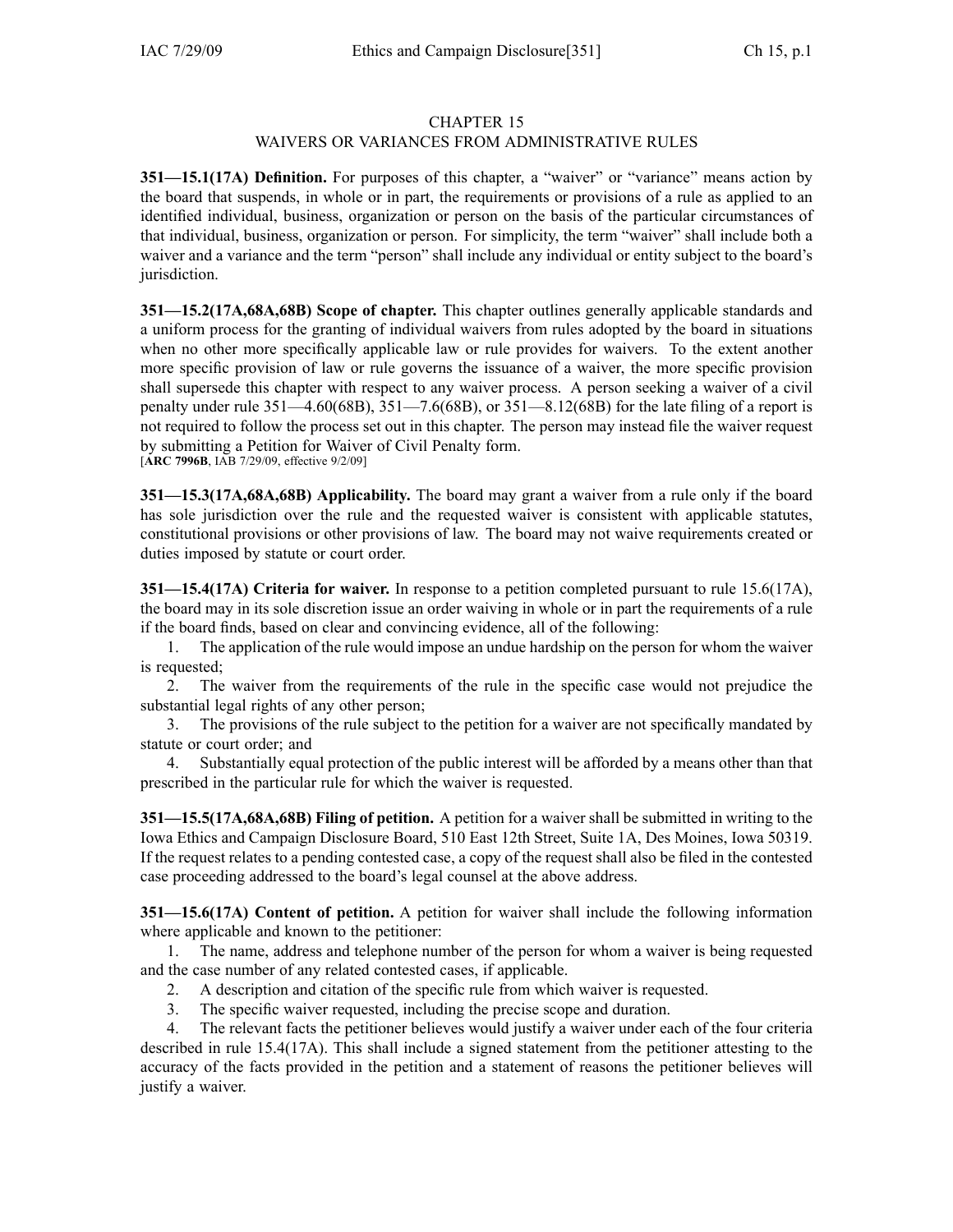5. A history of any contacts between the board and the petitioner within the pas<sup>t</sup> five years relating to the activity affected by the proposed waiver. This shall include any notices of violation whether resolved through administration resolution or <sup>a</sup> contested case proceeding within the pas<sup>t</sup> five years.

6. Any information known to the petitioner regarding the board's treatment of similar cases.

7. The name, address and telephone number of any public agency or political subdivision that also regulates the activity in question or that might be affected by the granting of the waiver.

8. The name, address and telephone number of any person or entity that would be adversely affected by the granting of the waiver.

9. The name, address and telephone number of any person with knowledge of facts relevant to the proposed waiver.

10. Signed releases authorizing the persons with knowledge regarding the reques<sup>t</sup> to furnish the board with information relevant to the proposed waiver.

**351—15.7(17A) Additional information.** Prior to issuing an order granting or denying <sup>a</sup> waiver, the board may reques<sup>t</sup> additional information from the petitioner relative to the petition and surrounding circumstances. If the petition was not filed in <sup>a</sup> contested case, the board may, on its own motion or at the petitioner's request, schedule <sup>a</sup> telephonic or in-person meeting between the petitioner and the board.

**351—15.8(17A) Notice.** The board shall acknowledge <sup>a</sup> petition upon receipt. The board shall ensure that, within 30 days of the receipt of the petition, notice of the pendency of the petition and <sup>a</sup> concise summary of its contents have been provided to all persons to whom notice is required by any provision of law. In addition, the board may give notice to other persons. To accomplish this notice provision, the board may require the petitioner to serve the notice on all persons to whom notice is required by any provision of law and provide <sup>a</sup> written statement to the board attesting that notice has been provided.

**351—15.9(17A) Hearing procedures.** The provisions of Iowa Code section 17A.10 to 17A.18A regarding contested case proceedings shall apply to any petition for <sup>a</sup> waiver filed in <sup>a</sup> contested case. Those provisions shall otherwise apply to board proceedings for <sup>a</sup> waiver only when the board so provides by rule or order or is required to do so by statute.

**351—15.10(17A) Ruling.** An order granting or denying <sup>a</sup> waiver shall be in writing and shall contain <sup>a</sup> reference to the particular person and rule or portion thereof to which the order pertains. The order shall include <sup>a</sup> statement of the relevant facts and reasons upon which the action is based and <sup>a</sup> description of the precise scope and duration of the waiver if one is issued.

**15.10(1)** *Board discretion.* The final decision on whether the circumstances justify the granting of <sup>a</sup> waiver shall be made at the sole discretion of the board upon consideration of all relevant factors. The board shall evaluate each petition for <sup>a</sup> waiver based on the unique, individual circumstances set out in the petition.

**15.10(2)** *Burden of persuasion.* The burden of persuasion rests with the petitioner to demonstrate by clear and convincing evidence that the board should exercise its discretion to gran<sup>t</sup> <sup>a</sup> waiver from <sup>a</sup> board rule.

**15.10(3)** *Narrowly tailored exception.* A waiver, if granted, shall provide the narrowest exception possible to the provisions of the rule.

**15.10(4)** *Administrative deadlines.* When the rule from which <sup>a</sup> waiver is sought establishes administrative deadlines, the board shall balance the special individual circumstances of the petitioner with the overall goal of uniform treatment of all similarly situated persons.

**15.10(5)** *Conditions.* The board may place any condition on <sup>a</sup> waiver that the board finds desirable to protect the public interest.

**15.10(6)** *Time period of waiver.* A waiver shall not be permanen<sup>t</sup> unless the petitioner can show that <sup>a</sup> temporary waiver would be impracticable. If <sup>a</sup> temporary waiver is granted, there is no automatic right to renewal. At the sole discretion of the board, <sup>a</sup> waiver may be renewed if the board finds that grounds for the waiver continue to exist.